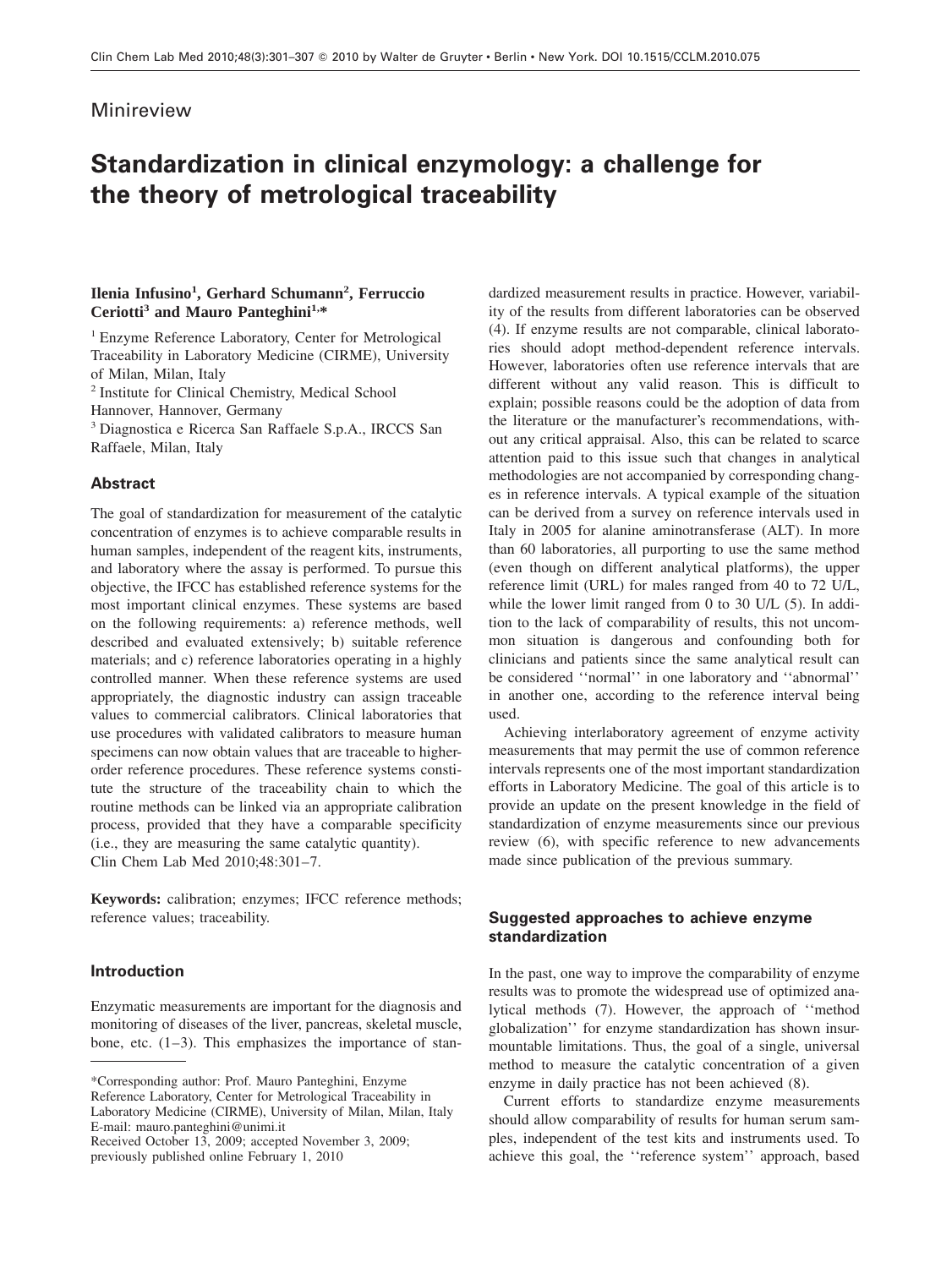on the concepts of metrological traceability and a hierarchy of measurement procedures, has recently been proposed (9–11). In applying the reference system theory, enzymes represent a special class of analytes (12). They are defined in terms of the ''catalytic amount'', which is the amount of an agreed-upon substrate that is converted to product in an agreed-upon measurement system. The numerical results of catalytic activity measurements depend entirely on the experimental conditions under which measurements are made. Therefore, a reference measurement procedure, which defines the conditions under which the activity of a given enzyme is measured, occupies the highest level of the traceability chain (13). In addition to the reference measurement procedure, the system also requires reference materials for the intermediate transfer of trueness from the reference procedure to the routine laboratory assays. Clinical laboratories that use commercial methods with validated calibrators to measure patient samples may finally obtain values that are traceable to the reference measurement procedure. Also, the obtained values are independent of the particular method or instrument, finally permitting comparability of enzyme results (Figure 1).

However, the applicability of the enzyme reference system concept is possible only if the reference materials used to transfer trueness to the field methods are commutable. Commutability in enzymology has been defined as ''the ability of an enzyme (reference or control) material to show interassay activity changes similar to those of the same enzyme in human serum'' (14). If commutable reference materials suitable for direct calibration of field methods are lacking, a panel of native human sera, with values certified by the reference measurement procedure and acting as a secondary reference material, represents the only possible alternative for establishing traceability to the reference system (6). Calibration of the commercial system must be in accordance with correlation results obtained using the value-assigned human samples (15).

The implementation of standardization in enzymology through a reference system requires that commercial methods have similar analytical specificities toward the specific enzyme when compared to the reference procedure. For example, it will not be possible to definitively align proce-



**Figure 1** The reference system for enzyme measurement (adapted from ref. 8).

dures for transaminases that do not incorporate pyridoxal-5'phosphate to a procedure that does, such as the IFCC reference procedure. This is because the ratio of holoenzyme to apoenzyme differs between human serum samples.

## **Tools for enzyme standardization**

To specifically promote the establishment of reference measurement systems (RMS) in clinical enzymology, the IFCC created a Working Group in 1997 that was later upgraded to a Committee (16).

#### **Primary reference measurement procedures**

The first objective of the group was to select suitable primary reference measurement procedures to underpin the accuracy of the system and traceability of measurement results. A decision was made to modify, when existing, the original IFCC methods recommended during the 1980s for the measurement of catalytic concentrations of enzymes at  $30^{\circ}$ C, avoiding, however, sample blanking and changing the reaction temperature to  $37^{\circ}$ C, with a thorough re-evaluation of incubation times and linearity (17). Measurement conditions should be described in the form of a detailed standard operating procedure (SOP). Also, in order to achieve low-levels of measurement uncertainty, careful control of all metrological aspects related to gravimetry, volume, pH, reaction temperature, and photometry has to be promoted (Table 1). Thus, the resulting uncertainty for all relevant steps of the analytical procedures can be known permitting all major components of the uncertainty budget to be kept under control (Figure 2).

IFCC reference methods for the measurement of creatine kinase (CK), lactate dehydrogenase (LDH), ALT, aspartate aminotransferase (AST),  $\gamma$ -glutamyltransferase (GGT), and  $\alpha$ -amylase (AMY) are available. Also, a candidate reference procedure for alkaline phosphatase (ALP) is ready for approval and publication (18–24). The IFCC Committee is also working on a concept for the development of a reference method for pancreatic lipase (LPS), favoring spectrophotometry as the measurement principle (25).

#### **Accredited reference laboratories**

From the beginning, reference procedures have been validated and tested for transferability in a network of reference

**Table 1** Aspects to be carefully controlled in performing reference measurement procedures for enzymes.

- Gravimetry controlled by calibrated test weights
- Volumetry controlled by gravimetry
- Temperature controlled by calibrated thermometer
- pH controlled by calibrated equipment
- Photometric wavelength controlled by certified filters or solutions of holmium
- Photometric absorbance checked by test solutions certified by a national metrology institute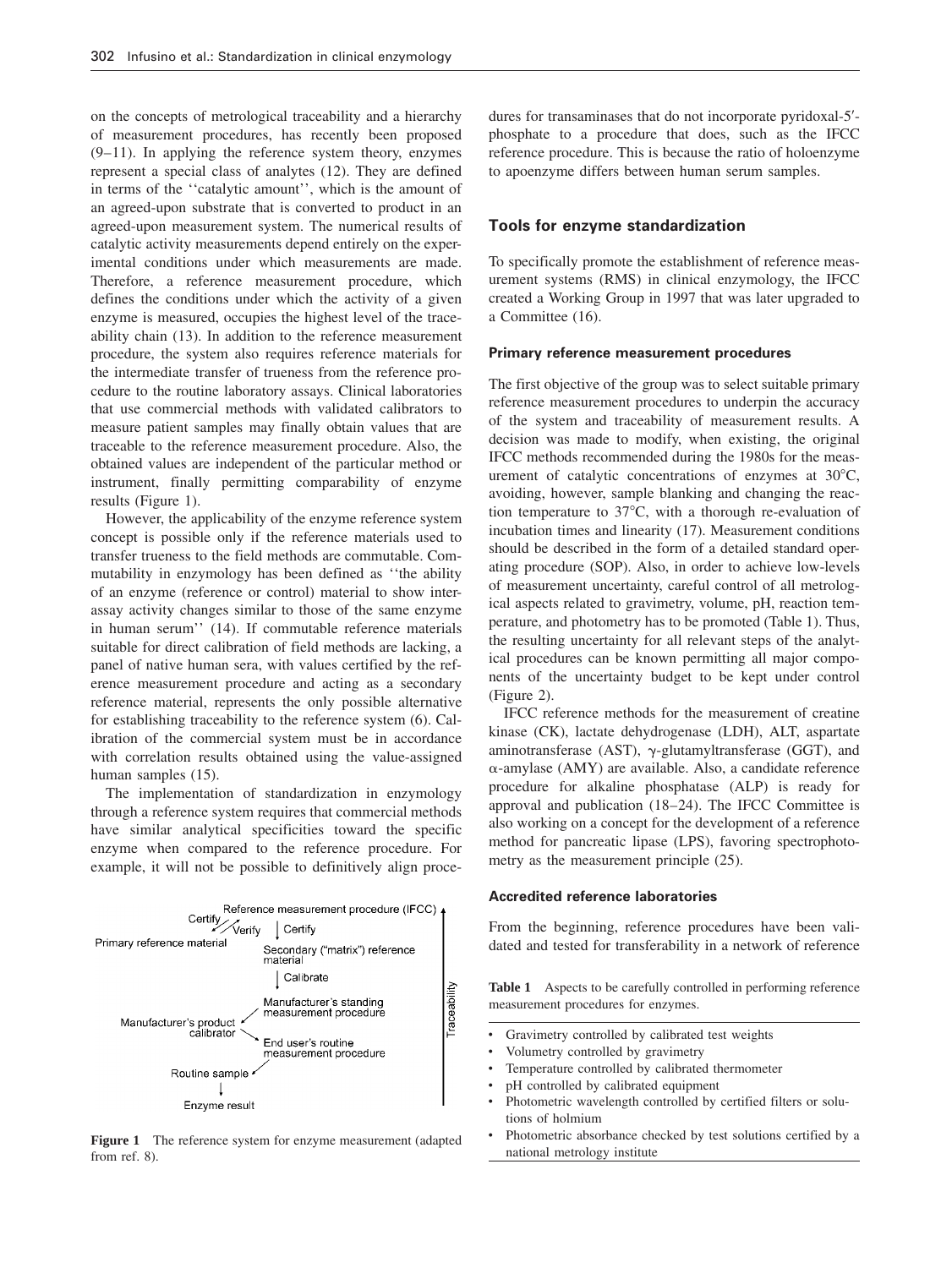

**Figure 2** Overview of relevant uncertainty components of the enzyme measurements using reference procedures.

laboratories. Under the patronage of the IFCC, a worldwide group of laboratories was selected to provide the necessary skill and equipment for performing measurements following established SOPs. Some of these laboratories are now listed in the database of the Joint Committee for Traceability in Laboratory Medicine (JCTLM). These laboratories are able to provide reference measurement services to interested customers in accordance with specified analytical requirements for reference procedures, providing results within specified narrow limits of uncertainty (Figure 3) (26). These laboratories also represent the backbone of the group recruited to take part in the study for testing feasibility and transferability of new candidate reference procedures (24).

| <b>CIRME</b> (Centro Interdipartimentale per la Riferibilita' Metrologica in Medicina di<br>Laboratorio - University of Milan), Italy - Contact person: Prof. M. Panteghini       |  |  |  |  |  |  |
|-----------------------------------------------------------------------------------------------------------------------------------------------------------------------------------|--|--|--|--|--|--|
| <b>DGKL</b> (Reference Institute of the German Society of Clinical Chemistry and<br>Laboratory Medicine), Germany - Contact person: Prof. G. Schumann                             |  |  |  |  |  |  |
| Instand e.V., Germany - Contact person: Prof. H. Reinauer                                                                                                                         |  |  |  |  |  |  |
| <b>KCHL</b> (Klinisch Chemisch en Hematologisch Laboratorium) HagaZiekenhuis, The<br>Netherlands - Contact person: Dr. P.F.H. Franck                                              |  |  |  |  |  |  |
| Laboraf (Diagnostica e Ricerca San Raffaele S.p.A.), Italy - Contact person: Dr. F.<br>Ceriotti                                                                                   |  |  |  |  |  |  |
| LREC (Clinical Enzymology Reference Laboratory (Universitat Autonoma de<br>Barcelona), Spain - Contact person: Dr. F. Canalias                                                    |  |  |  |  |  |  |
| Odense University Hospital, Denmark - Contact person: Dr. P.J. Jorgensen                                                                                                          |  |  |  |  |  |  |
| For use by (primarily):<br>a) IVD industry (to ensure that results produced by IVDs are traceable to)<br>b) Regulators (to verify that results produced by IVDs are traceable to) |  |  |  |  |  |  |

c) EQAS providers (to assign true values to EQAS materials)

**Figure 3** Laboratories providing a reference measurement service for enzyme measurements listed on the database of the Joint Committee on Traceability of Laboratory Medicine (JCTLM).

IVD, in vitro diagnostic; EQAS, external quality assessment scheme.

#### **Reference materials**

After the first step of enzyme standardization consisting of the development of primary reference measurement procedures and establishment of reference laboratories, the improvement of consistency of results may be achieved using appropriate reference materials for trueness transfer to a lower hierarchical level. The IFCC and the Institute for Reference Materials and Measurements (IRMM) have cooperated to certify reference materials for GGT, LDH, ALT, CK, AMY and AST (Table 2) (27, 28). As mentioned previously, the commutability of the materials intended to be used for calibration of commercial systems is a key issue and the main criterion required for the transfer of trueness to routine enzyme methods. For the reported reference materials, commutability has only been shown for a restricted number of methods, and additional information is still needed before using them to ensure comparability of results for certain methodologies, for instance procedures using dry chemistry (6). In addition, these monoenzyme reference materials are available in limited amounts, are relatively expensive to purchase, and therefore, are not routinely used to calibrate enzyme assays. Thus, additional multienzyme materials that behave in a manner that is similar to human samples would be very useful (29, 30).

### **Common reference intervals**

An additional issue associated with standardization efforts is the need to develop scientifically sound and globally useful reference intervals for serum enzyme catalytic concentrations. Lack of proper reference intervals may indeed hamper the implementation of standardization in enzymology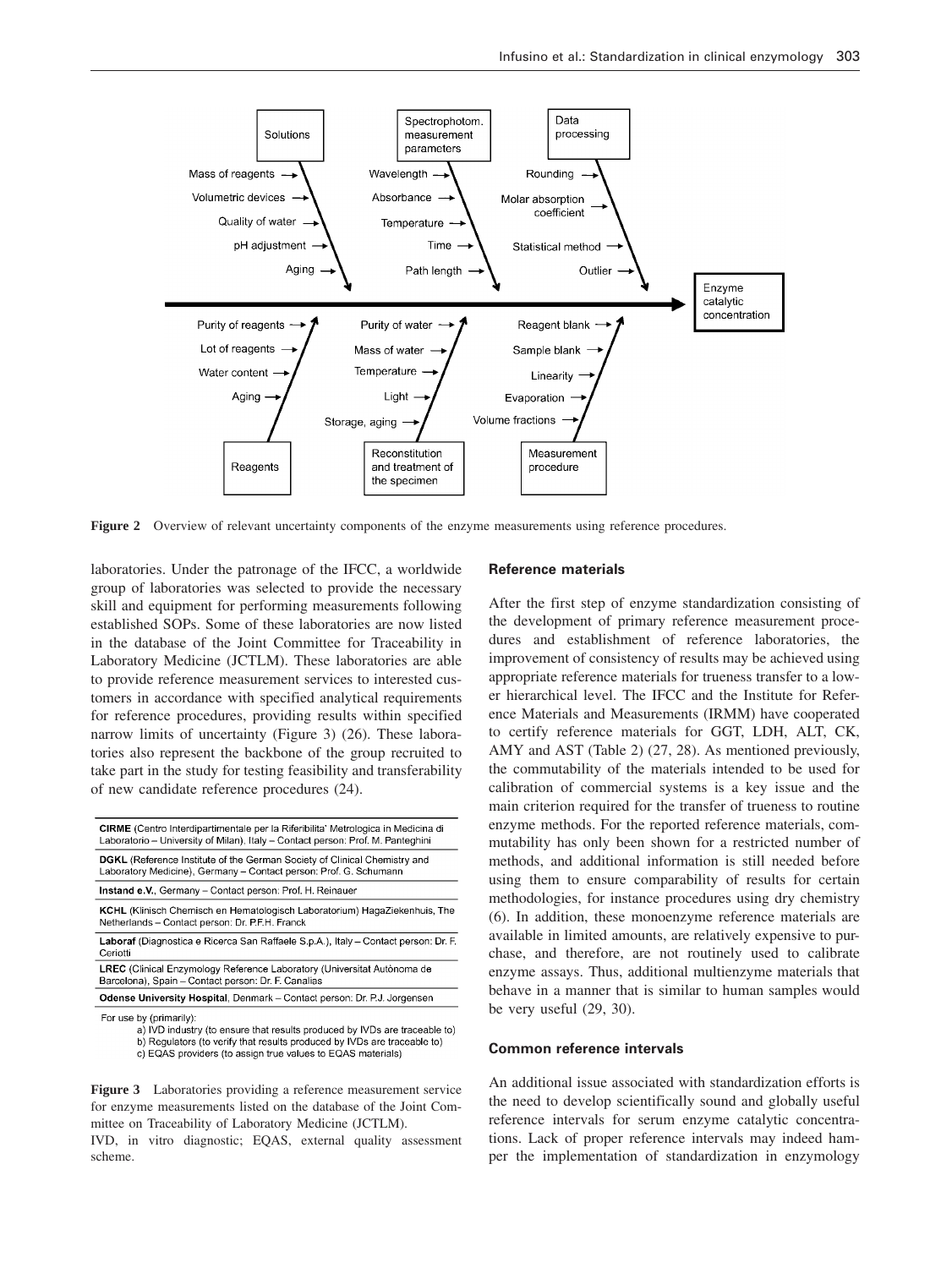| Enzyme     | Code          | Origin             | Form                      | Certified<br>concentration, U/L | Uncertainty, U/L |
|------------|---------------|--------------------|---------------------------|---------------------------------|------------------|
| <b>GGT</b> | ERM-AD452     | Pig kidney         | Light subunit             | 114.1                           | ±2.4             |
| <b>LDH</b> | ERM-AD453     | Human erythrocytes | $LDH1$ isoenzyme          | 502.0                           | ±7.0             |
| ALT        | ERM-AD454     | Pig heart          |                           | 186.0                           | $\pm 4.0$        |
| CK.        | ERM-AD455     | Human heart        | MB isoenzyme              | 101.0                           | $\pm 4.0$        |
| AMY        | IRMM/IFCC 456 | Human pancreas     | Pancreatic isoenzyme      | 546.0                           | ±18.0            |
| AST        | ERM-AD457     | Recombinant        | Liver cytosolic isoenzyme | 104.6                           | ±2.7             |

Table 2 Characteristics of the enzyme reference materials certified by the IFCC in cooperation with the Institute for Reference Materials and Measurements (IRMM).

as: a) the implementation of standardization can modify enzyme results, b) without adequate reference intervals, this situation can impair the interpretation of the results and, paradoxically, worsen the patient's outcome, c) the absence of reliable reference intervals for newly standardized commercial methods may hamper their adoption, and d) usually, a single clinical laboratory or manufacturer may not have the means to adequately produce reference intervals.

The RMS represents a trueness-based approach. With this approach, different commercial methods that provide results traceable to the system are able to produce comparable results in clinical laboratories using these assays. Thus, reference intervals obtained with analytical procedures that produce results traceable to the corresponding RMS can be transferred between laboratories (becoming ''common''), providing that they use commercial assays that produce results traceable to the same reference system and populations have the same characteristics, or, alternatively whether it is known that the specific enzyme is not influenced by ethnicity or environmental factors (Figure 4) (31). The definition of common reference intervals should hopefully cause the disappearance of different intervals employed for the same enzyme, providing more effective information to clinicians.

Using the approach described above, some preliminary examples of common reference intervals for enzymes can already be found in the literature. In Caucasian subjects, the reference interval for CK was found to be 46–171 U/L for males, and 34–145 U/L for females, when measured with an assay traceable to the IFCC  $37^{\circ}$ C reference procedure (32). In another study, the reference interval for GGT activity in adult men was 11–49 U/L when data were produced using three assays traceable to the IFCC reference procedure (33). Finally, the reference interval for LDH activity in adult Cau-



**Figure 4** Common reference intervals as fourth pillar of the reference measurement system: how a problem becomes a solution.

casian subjects, determined at 37°C using a procedure traceable to the IFCC reference method, was found to be 125–220 U/L (34). Recently, AST, ALT, LDH and GGT pediatric reference intervals have been developed using assays with traceability to the IFCC reference procedures at  $37^{\circ}$ C (35).

Large multicenter studies are needed for a robust definition of common reference intervals, using a protocol for collaborative experiments that include well defined prerequisites (Table 3). The difficulties are related to the need for verifying traceability of participating laboratories by the distribution of commutable frozen sera, with values assigned by the reference measurement procedure. Other difficulties include the co-ordination among participating centers for the performance of thousands of tests and enrolment of hundreds of individuals, which entails considerable cost. Particularly, in the development of reference intervals, the methods that are employed must produce results that are traceable to the RMS for that specific enzyme. For this reason, the trueness of participating laboratories should be verified and, if necessary, experimental results corrected in accordance with correlation results with the reference procedure. Alternatively, the samples from reference individuals can be collected at the different centers, frozen and then shipped to a central laboratory where all the enzymatic analyses are performed. The latter approach is simpler and allows better control of the analytical phase. However, this approach uses frozen samples and thus introduces a variable not typical for the clinical laboratories, and raise some doubts for some unstable enzymes such as ALT.

In summary, the production of common reference intervals for enzymes may pose numerous practical problems to solve.

**Table 3** Prerequisites for the organization of multicenter studies for defining common reference intervals.

• Only clinical laboratories using methods for which the traceability to primary reference procedures and/or materials is clearly stated by the manufactures are eligible for participation • Only clinical laboratories strictly following the manufacturer's instructions are eligible for participation • Goals for maximal allowable interlaboratory variability, i.e., maximum allowable bias, must be stated 'a priori' and verified in a preliminary experiment The analytical quality during the production of reference values must be carefully monitored by an 'ad hoc' quality control

program.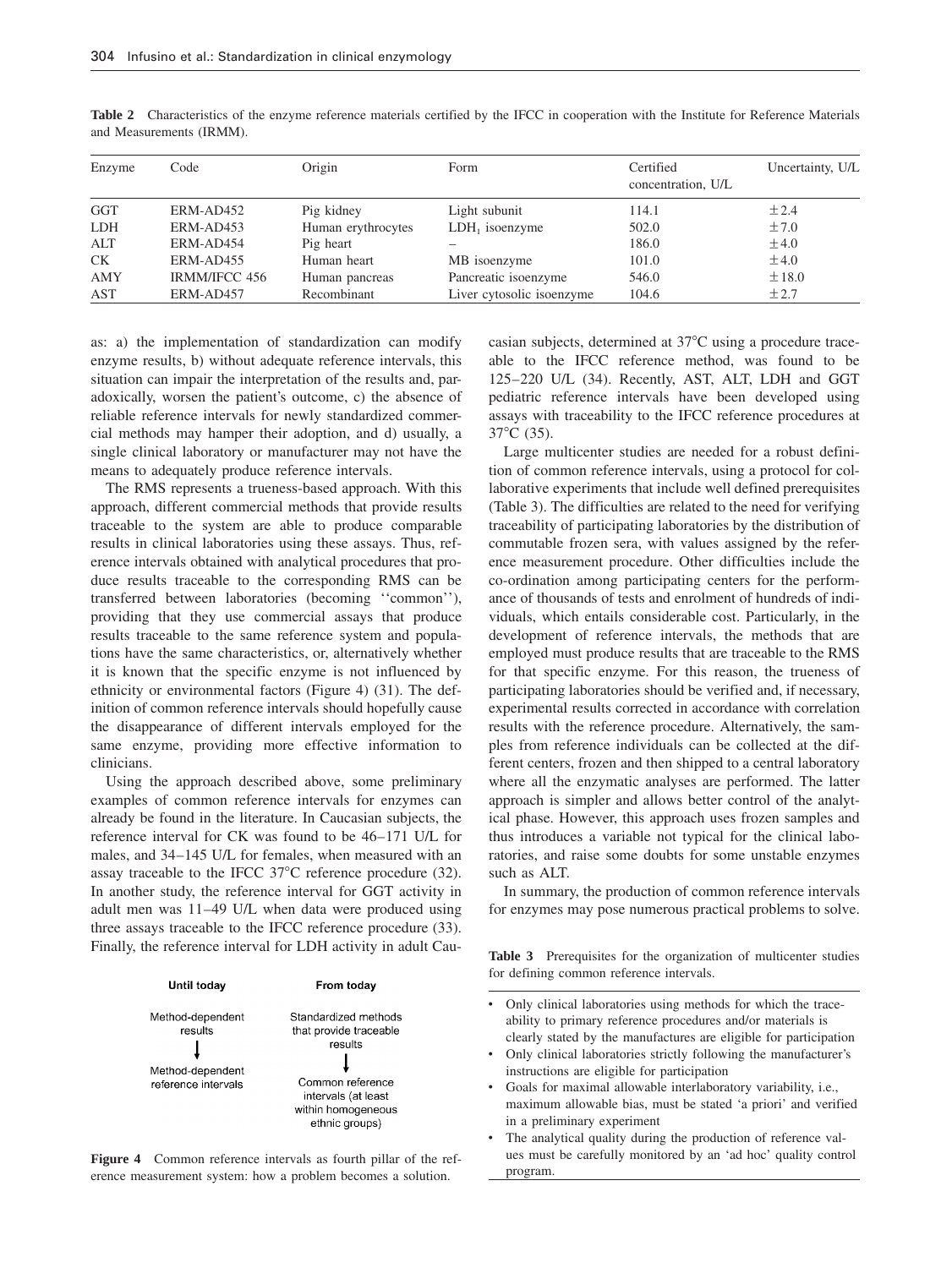However, the possibility of providing reference intervals that are applicable to any laboratory, able to produce results traceable to the reference measurement procedure, seems to be quite realistic (36).

### **Status of enzyme traceability implementation**

In the European Union, the implementation of result traceability in Laboratory Medicine to available RMS is mandatory by law (37). However, the introduction of correctly standardized assays in enzymology is a complicated task. Overall, it appears that in many cases method bias can be reduced by better calibration to the internationally accepted reference systems. Even for commercial assays using methodological principles that differ in analytical specificity when compared with the internationally recommended reference systems, these assays should be replaced by analytical procedures where the traceability of calibration to the corresponding IFCC reference measurement procedure has been experimentally proved (38).

In 2006, a study involving 70 European laboratories assessed enzyme assays from six major manufacturers for traceability to IFCC RMS. This study used a commutable serum-based material targeted with ALT, AST, CK, GGT, LDH and AMY reference procedures (39). Results from commercial methods were assessed using a system where the maximum allowable error was derived from the desirable analytical performance based on the biological variation model. Of the enzyme measurements, CK and ALT results were very good. For AST and GGT, only two company systems would fully comply. Measurements of LDH and AMY still had major drawbacks, suggesting the need for major improvement. This was primarily the result of using methods with different analytical specificities for these enzymes, leading to results that were not traceable to the internationally accepted reference system. In some cases, diagnostic companies may still prefer to produce enzyme methods with non-IFCC traceable calibrations. This will allow laboratories to choose between different marketed assays and/or calibrations, some of which are clearly not traceable to the RMS.

#### **Post-market surveillance: the way forward**

Although a more correct implementation of the reference system concept by the manufacturers is required, it is the responsibility of our profession to verify the accuracy and comparability of the commercially available enzyme methods (Table 4). A major role must be accomplished by the External Quality Assessment Scheme (EQAS) organizers through the use of commutable materials with values assigned by IFCC reference procedures (Table 5). True value assignment to EQAS materials allows objective evaluation of the performance of enzyme measurements through an accuracy-based (instead of inferior consensus-based) grading of the competency of participating clinical laboratories, by applying clinically allowable total error limits derived from biological variability data (Table 6).

**Table 4** Major steps in the achievement of standardization of enzyme measurements.

- IFCC defines reference measurement systems (RMS)
- Industry implements traceability to RMS
- Users (and industry) abandon non-specific methods
- External Quality Assessment Schemes (EQAS) provide commutable materials and accuracy-based grading
- Professionals establish clinically allowable errors
- Individual laboratories monitor their performance (uncertainty) by participating to EQAS and applying allowable limits

**Table 5** Main features for the applicability of enzyme true value concept in External Quality Assessment Schemes.

| Feature |                                                                                                 | Aim |                                                                                     |  |
|---------|-------------------------------------------------------------------------------------------------|-----|-------------------------------------------------------------------------------------|--|
|         | Values assigned with<br>IFCC reference proce-<br>dures by an accredited<br>reference laboratory |     | • To check trueness as traceability<br>to IFCC reference systems                    |  |
|         | Proved commutability<br>of control material(s)                                                  |     | • To allow transferability of results<br>to patient samples                         |  |
|         | Definition of the clinic-<br>ally allowable total<br>error of measurements                      |     | To permit reliable application of<br>laboratory measurements in<br>clinical setting |  |

**Table 6** Clinically allowable maximum total errors for measurements of diagnostically important enzymes.

|            | Quality level |            |  |
|------------|---------------|------------|--|
|            | Desirable, %  | Optimum, % |  |
| <b>AST</b> | $\pm 15.2$    | ±7.6       |  |
| ALT        | ± 32.1        | ±16.1      |  |
| <b>GGT</b> | ±22.2         | ±11.1      |  |
| <b>LDH</b> | ±11.4         | ± 5.7      |  |
| <b>CK</b>  | $\pm$ 30.3    | $\pm 15.2$ |  |
| AMY        | ±14.6         | ±7.3       |  |

Total error goals were calculated as: bias goal  $+(1.65\times$  imprecision goal). Bias and imprecision goals (desirable and optimum) were derived from intraindividual and interindividual biological variabilities (available at http://www.westgard.com/biodatabase1.htm) of the respective enzymes, according to (40).

In conclusion, the establishment of traceability to enzyme reference systems provides the clinical laboratory and medical community with a universal means of ensuring result comparability. This can be obtained without disruptive changes to existing working methods, or to an individual laboratory's preference for an analytical system.

## **Conflict of interest statement**

**Authors' conflict of interest disclosure:** The authors stated that there are no conflicts of interest regarding the publication of this article.

**Research funding:** None declared.

**Employment or leadership:** None declared. **Honorarium:** None declared.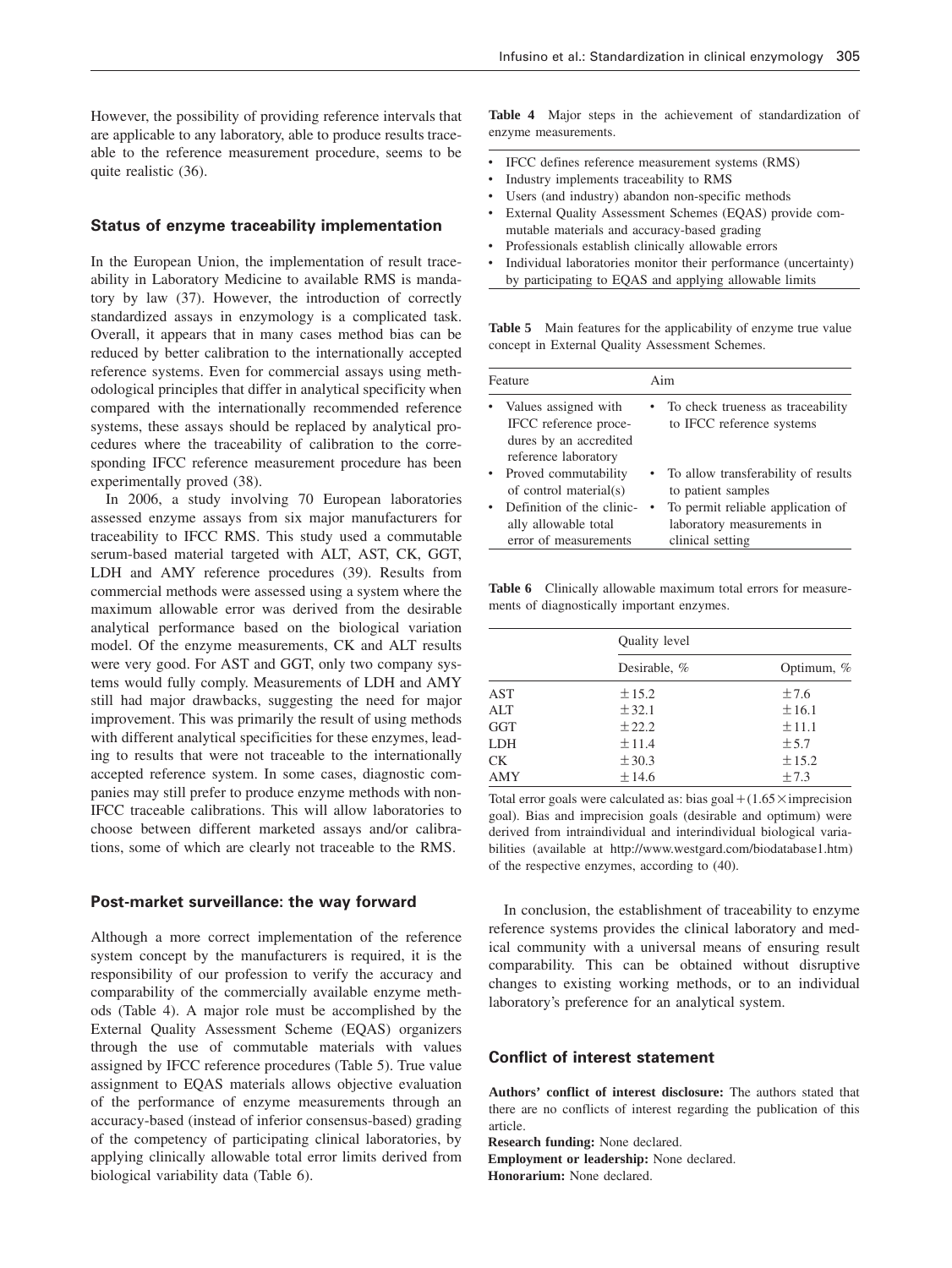#### **References**

- 1. Panteghini M, Bais R, van Solinge WW. Enzymes. In: Burtis CA, Ashwood ER, Bruns DE, editors. Tietz textbook of clinical chemistry and molecular diagnostics, 4th ed. Philadelphia, PA: Elsevier Saunders, 2006:597–643.
- 2. Forsmark CE, Baillie J. AGA Institute technical review on acute pancreatitis. Gastroenterology 2007;132:2022–44.
- 3. Kim WR, Flamm SL, Di Bisceglie AM, Bodenheimer HC. Serum activity of alanine aminotransferase (ALT) as an indicator of health and disease. Hepatology 2008;47:1363–70.
- 4. Örnemark U, Van Nevel L, Smeyers P, Harper C, Taylor PD. The International Measurement Evaluation Program IMEP-17. Trace and minor constituents in human serum. EUR 20694 EN. Report to participants. Part 2: methodology and quantity specifications. www.imep.ws
- 5. Ceriotti F. Reference intervals in the new millenium. Biochim Clin 2007;31:254–66.
- 6. Infusino I, Bonora R, Panteghini M. Traceability in clinical enzymology. Clin Biochem Rev 2007;28:155–61.
- 7. Schmidt ES, Schmidt FW. Standardization by reference methods: a German viewpoint. Clin Chim Acta 1988;173:9–18.
- 8. Panteghini M, Ceriotti F, Schumann G, Siekmann L. Establishing a reference system in clinical enzymology. Clin Chem Lab Med 2001;39:795–800.
- 9. Panteghini M. Traceability, reference systems and result comparability. Clin Biochem Rev 2007;28:97–104.
- 10. Panteghini M. Traceability as a unique tool to improve standardization in laboratory medicine. Clin Biochem 2009;42: 236–40.
- 11. Vesper HW, Thienpont LM. Traceability in laboratory medicine. Clin Chem 2009;55:1067–75.
- 12. Thienpont LM, Van Uytfanghe K, De Leenheer AP. Reference measurement systems in clinical chemistry. Clin Chim Acta 2002;323:73–87.
- 13. ISO 18153:2003. In vitro diagnostic medical devices Measurement of quantities in biological samples – Metrological traceability of values for catalytic concentration of enzymes assigned to calibrators and control materials. ISO, Geneva, Switzerland.
- 14. Rej R. Accurate enzyme activity measurements. Two decades of development in the commutability of enzyme quality control materials. Arch Pathol Lab Med 1993;117:352–64.
- 15. Lasky FD. Achieving accuracy for routine clinical chemistry methods by using patient specimen correlations to assign calibrator values. A means to managing matrix effects. Arch Pathol Lab Med 1993;117:412–9.
- 16. Férard G, Siekmann L, Ceriotti F, Edwards J, Kanno T, Lessinger JM, et al. Activities and projects of the IFCC Working Group Calibrators in Clinical Enzymology. Clin Chem Lab Med 1999;37(Suppl):S113.
- 17. Siekmann L, Schumann G, Férard G, Kristiansen N, Schimmel H, Pauwels J, et al. A reference system for the measurement of catalytic concentrations of enzymes. Clin Chem Lab Med 1999;37(Suppl):S113.
- 18. Schumann G, Bonora R, Ceriotti F, Clerc-Renaud P, Ferrero CA, Férard G, et al. IFCC primary reference procedures for the measurement of catalytic activity concentrations of enzymes at 37°C. Part 2. Reference procedure for the measurement of catalytic concentration of creatine kinase. Clin Chem Lab Med 2002;40:635–42.
- 19. Schumann G, Bonora R, Ceriotti F, Clerc-Renaud P, Ferrero

CA, Férard G, et al. IFCC primary reference procedures for the measurement of catalytic activity concentrations of enzymes at 37°C. Part 3. Reference procedure for the measurement of catalytic concentration of lactate dehydrogenase. Clin Chem Lab Med 2002;40:643–8.

- 20. Schumann G, Bonora R, Ceriotti F, Férard G, Ferrero CA, Franck PF, et al. IFCC primary reference procedures for the measurement of catalytic activity concentrations of enzymes at 37°C. Part 4. Reference procedure for the measurement of catalytic concentration of alanine aminotransferase. Clin Chem Lab Med 2002;40:718–24.
- 21. Schumann G, Bonora R, Ceriotti F, Férard G, Ferrero CA, Franck PF, et al. IFCC primary reference procedures for the measurement of catalytic activity concentrations of enzymes at 37°C. Part 5. Reference procedure for the measurement of catalytic concentration of aspartate aminotransferase. Clin Chem Lab Med 2002;40:725–33.
- 22. Schumann G, Bonora R, Ceriotti F, Férard G, Ferrero CA, Franck PF, et al. IFCC primary reference procedures for the measurement of catalytic activity concentrations of enzymes at 37°C. Part 6. Reference procedure for the measurement of catalytic concentration of  $\gamma$ -glutamyltransferase. Clin Chem Lab Med 2002;40:734–8.
- 23. Schumann G, Aoki R, Ferrero CA, Ehlers G, Férard G, Gella F-J, et al. IFCC primary reference procedures for the measurement of catalytic activity concentrations of enzymes at  $37^{\circ}$ C. Part 8. Reference procedure for the measurement of catalytic concentration of a-amylase. Clin Chem Lab Med 2006;44: 1146–55.
- 24. Schumann G, Klauke R. A new reference system in town: alkaline phosphatase. 2nd International Scientific Meeting ''Standardization in clinical enzymology: a challenge for the theory of metrological traceability''. Nov 25, 2008, Milano, Italy. Available at: http://users.unimi.it/cirme/public/UploadAttach/ 6\_Schumann.pdf.
- 25. Lessinger JM. Theoretical bases for standardizing pancreatic lipase measurements. 2nd International Scientific Meeting ''Standardization in clinical enzymology: a challenge for the theory of metrological traceability''. Nov 25, 2008, Milano, Italy. Available at: http://users.unimi.it/cirme/public/Upload-Attach/7\_%20Lessinger.pdf.
- 26. Siekmann L. Requirements for reference (calibration) laboratories in laboratory medicine. Clin Biochem Rev 2007;28:149– 54.
- 27. Siekmann L, Bonora R, Burtis CA, Ceriotti F, Clerc-Renaud P, Férard G, et al. IFCC primary reference procedures for the measurement of catalytic activity concentrations of enzymes at 378C. Part 7. Certification of four reference materials for the determination of enzymatic activity of  $\gamma$ -glutamyltransferase, lactate dehydrogenase, alanine aminotransferase and creatine kinase according to IFCC reference procedures at 37°C. Clin Chem Lab Med 2002;40:739–45.
- 28. Toussaint B, Schumann G, Klauke R, Meeus N, Zelenyr R, Trapmann S, et al. Traceability of values for catalytic activity concentrations of enzymes: a certified reference material for aspartate aminotransferase (AST). The 12th Biological and Environmental Reference Material Symposium (BERM12), Jul 7–10, 2009, Oxford, UK. Scientific programme and abstracts: 93.
- 29. Scharnhorst V, Apperloo J, Baadenhuijsen H, Vader HL. Multicenter evaluation of the commutability of a potential reference material for harmonization of enzyme activities. Clin Chem Lab Med 2004;42:1401–7.